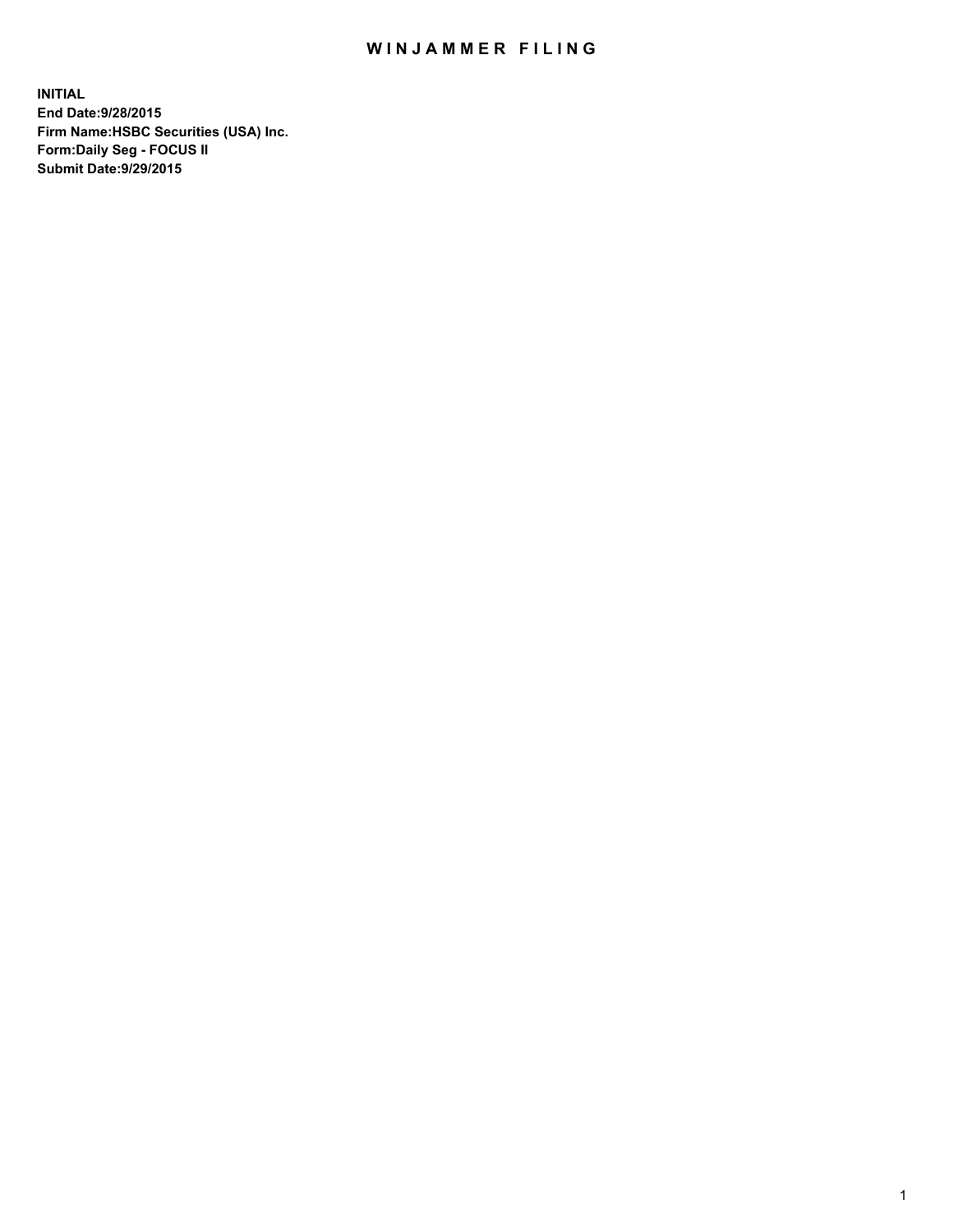## **INITIAL End Date:9/28/2015 Firm Name:HSBC Securities (USA) Inc. Form:Daily Seg - FOCUS II Submit Date:9/29/2015 Daily Segregation - Cover Page**

| Name of Company<br><b>Contact Name</b><br><b>Contact Phone Number</b><br><b>Contact Email Address</b>                                                                                                                                                                                                                         | <b>HSBC Securities (USA) Inc.</b><br><b>Steven Richardson</b><br>212-525-6445<br>steven.richardson@us.hsbc.com |
|-------------------------------------------------------------------------------------------------------------------------------------------------------------------------------------------------------------------------------------------------------------------------------------------------------------------------------|----------------------------------------------------------------------------------------------------------------|
| FCM's Customer Segregated Funds Residual Interest Target (choose one):<br>a. Minimum dollar amount: ; or<br>b. Minimum percentage of customer segregated funds required:%; or<br>c. Dollar amount range between: and; or<br>d. Percentage range of customer segregated funds required between:% and%.                         | 50,000,000<br>00<br>0 <sub>0</sub>                                                                             |
| FCM's Customer Secured Amount Funds Residual Interest Target (choose one):<br>a. Minimum dollar amount: ; or<br>b. Minimum percentage of customer secured funds required:%; or<br>c. Dollar amount range between: and; or<br>d. Percentage range of customer secured funds required between:% and%.                           | 10,000,000<br>0 <sub>0</sub><br>00                                                                             |
| FCM's Cleared Swaps Customer Collateral Residual Interest Target (choose one):<br>a. Minimum dollar amount: ; or<br>b. Minimum percentage of cleared swaps customer collateral required:%; or<br>c. Dollar amount range between: and; or<br>d. Percentage range of cleared swaps customer collateral required between:% and%. | 70,000,000<br><u>00</u><br><u>00</u>                                                                           |

Attach supporting documents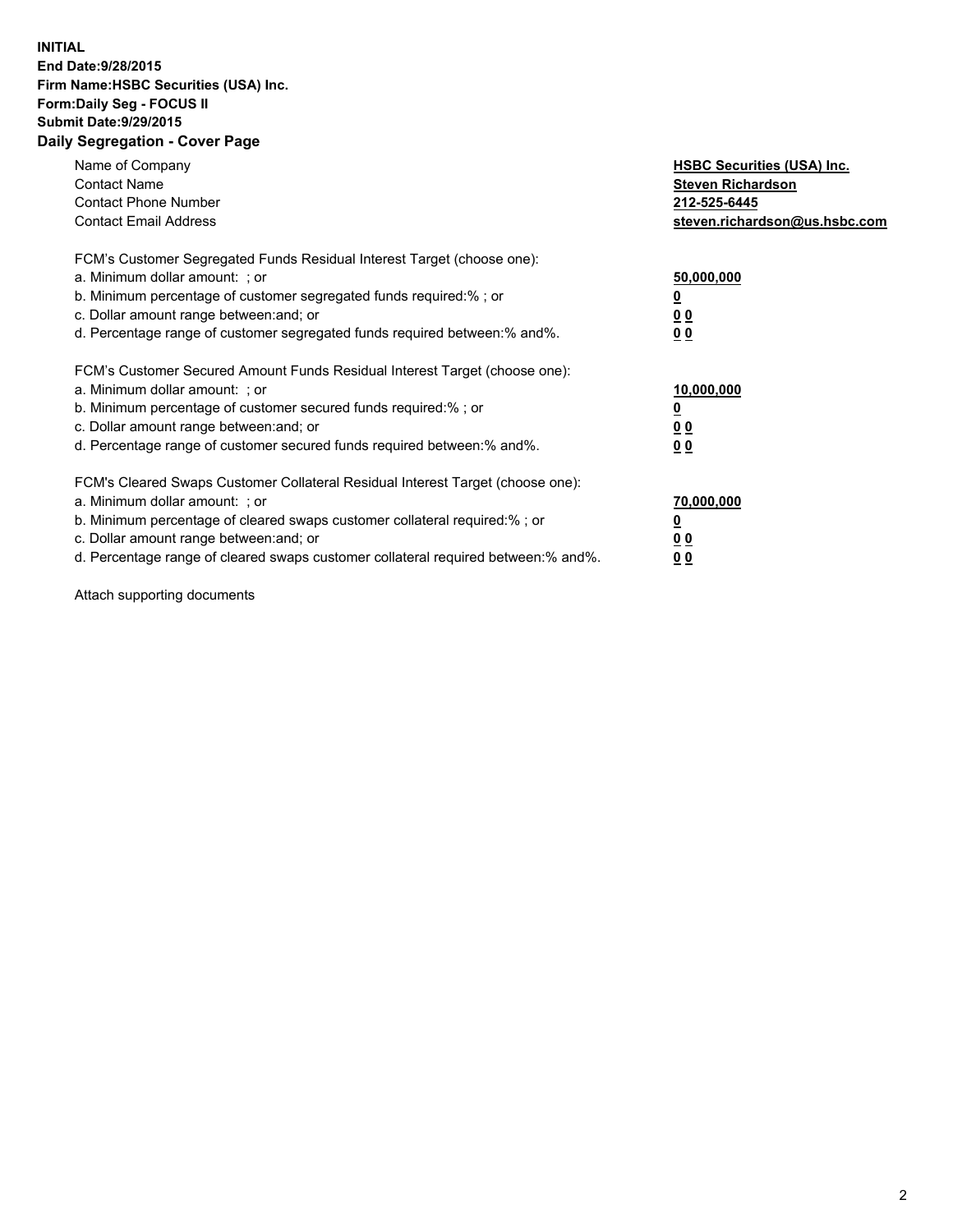**INITIAL End Date:9/28/2015 Firm Name:HSBC Securities (USA) Inc. Form:Daily Seg - FOCUS II Submit Date:9/29/2015 Daily Segregation - Secured Amounts**

Foreign Futures and Foreign Options Secured Amounts Amount required to be set aside pursuant to law, rule or regulation of a foreign government or a rule of a self-regulatory organization authorized thereunder **0** [7305] 1. Net ledger balance - Foreign Futures and Foreign Option Trading - All Customers A. Cash **24,063,789** [7315] B. Securities (at market) **137,262,155** [7317] 2. Net unrealized profit (loss) in open futures contracts traded on a foreign board of trade **30,826,050** [7325] 3. Exchange traded options a. Market value of open option contracts purchased on a foreign board of trade **0** [7335] b. Market value of open contracts granted (sold) on a foreign board of trade **0** [7337] 4. Net equity (deficit) (add lines 1. 2. and 3.) **192,151,994** [7345] 5. Account liquidating to a deficit and account with a debit balances - gross amount **8,481,395** [7351] Less: amount offset by customer owned securities **-4,800,341** [7352] **3,681,054** [7354] 6. Amount required to be set aside as the secured amount - Net Liquidating Equity Method (add lines 4 and 5) **195,833,048** [7355] 7. Greater of amount required to be set aside pursuant to foreign jurisdiction (above) or line 6. **195,833,048** [7360] FUNDS DEPOSITED IN SEPARATE REGULATION 30.7 ACCOUNTS 1. Cash in banks A. Banks located in the United States **21,065,251** [7500] B. Other banks qualified under Regulation 30.7 **0** [7520] **21,065,251** [7530] 2. Securities A. In safekeeping with banks located in the United States **93,451,379** [7540] B. In safekeeping with other banks qualified under Regulation 30.7 **0** [7560] **93,451,379** [7570] 3. Equities with registered futures commission merchants A. Cash **0** [7580] B. Securities **0** [7590] C. Unrealized gain (loss) on open futures contracts **0** [7600] D. Value of long option contracts **0** [7610] E. Value of short option contracts **0** [7615] **0** [7620] 4. Amounts held by clearing organizations of foreign boards of trade A. Cash **0** [7640] B. Securities **0** [7650] C. Amount due to (from) clearing organization - daily variation **0** [7660] D. Value of long option contracts **0** [7670] E. Value of short option contracts **0** [7675] **0** [7680] 5. Amounts held by members of foreign boards of trade A. Cash **86,418,675** [7700] B. Securities **43,810,776** [7710] C. Unrealized gain (loss) on open futures contracts **30,826,050** [7720] D. Value of long option contracts **0** [7730] E. Value of short option contracts **0** [7735] **161,055,501** [7740] 6. Amounts with other depositories designated by a foreign board of trade **0** [7760] 7. Segregated funds on hand **0** [7765] 8. Total funds in separate section 30.7 accounts **275,572,131** [7770] 9. Excess (deficiency) Set Aside for Secured Amount (subtract line 7 Secured Statement Page 1 from Line 8) **79,739,083** [7380] 10. Management Target Amount for Excess funds in separate section 30.7 accounts **10,000,000** [7780] 11. Excess (deficiency) funds in separate 30.7 accounts over (under) Management Target **69,739,083** [7785]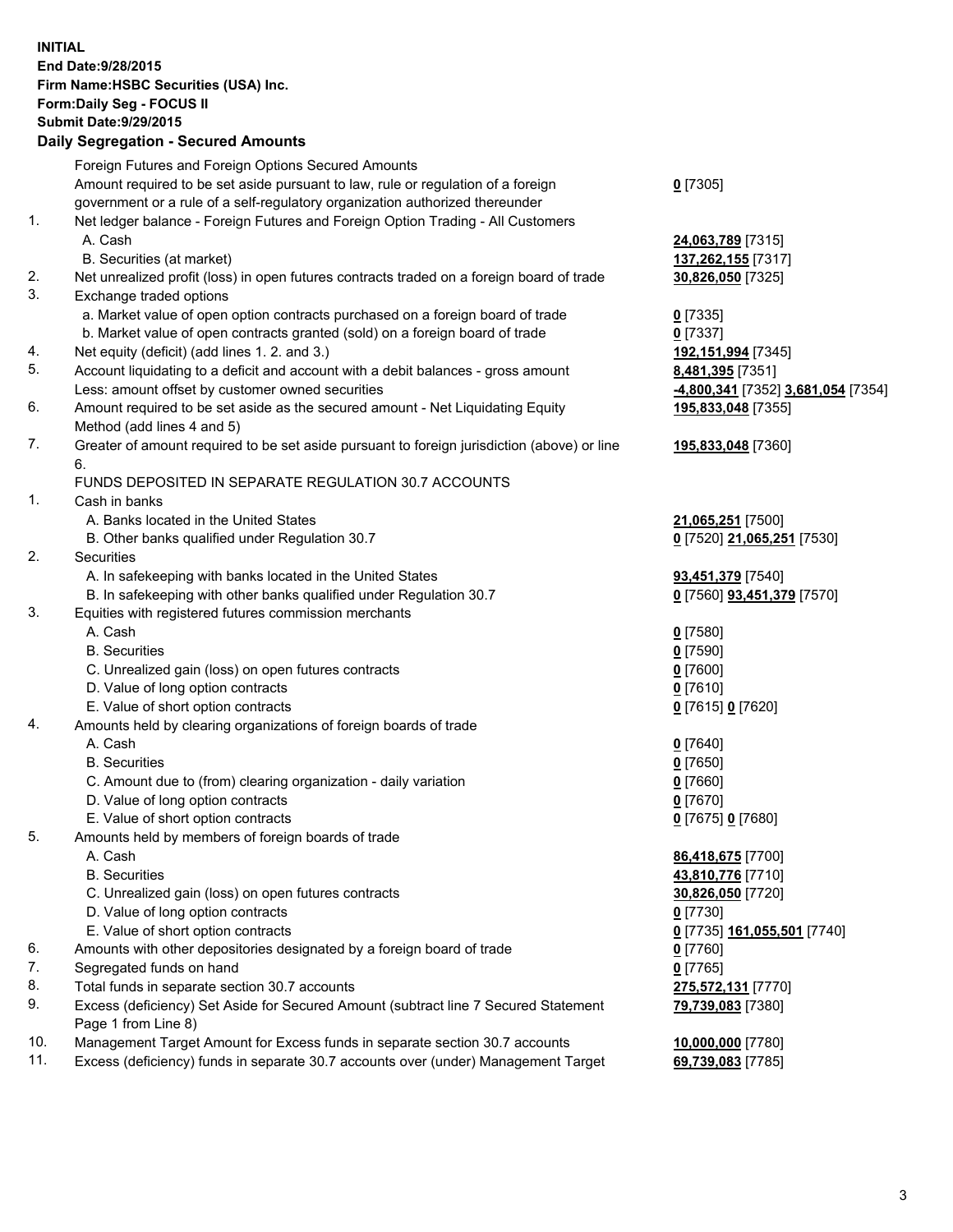|                                           | <b>INITIAL</b>                                                                                 |                              |  |  |
|-------------------------------------------|------------------------------------------------------------------------------------------------|------------------------------|--|--|
| End Date: 9/28/2015                       |                                                                                                |                              |  |  |
| Firm Name: HSBC Securities (USA) Inc.     |                                                                                                |                              |  |  |
| Form: Daily Seg - FOCUS II                |                                                                                                |                              |  |  |
| <b>Submit Date: 9/29/2015</b>             |                                                                                                |                              |  |  |
| Daily Segregation - Segregation Statement |                                                                                                |                              |  |  |
|                                           | SEGREGATION REQUIREMENTS(Section 4d(2) of the CEAct)                                           |                              |  |  |
| 1.                                        | Net ledger balance                                                                             |                              |  |  |
|                                           | A. Cash                                                                                        | 345,308,908 [7010]           |  |  |
|                                           | B. Securities (at market)                                                                      | 930,399,492 [7020]           |  |  |
| 2.                                        | Net unrealized profit (loss) in open futures contracts traded on a contract market             | -211,264,276 [7030]          |  |  |
| 3.                                        | Exchange traded options                                                                        |                              |  |  |
|                                           | A. Add market value of open option contracts purchased on a contract market                    | 148,984,022 [7032]           |  |  |
|                                           | B. Deduct market value of open option contracts granted (sold) on a contract market            | -13,993,546 [7033]           |  |  |
| 4.                                        | Net equity (deficit) (add lines 1, 2 and 3)                                                    | 1,199,434,600 [7040]         |  |  |
| 5.                                        | Accounts liquidating to a deficit and accounts with                                            |                              |  |  |
|                                           | debit balances - gross amount                                                                  | 64,298,812 [7045]            |  |  |
|                                           | Less: amount offset by customer securities                                                     | -64,298,761 [7047] 51 [7050] |  |  |
| 6.                                        | Amount required to be segregated (add lines 4 and 5)                                           | 1,199,434,651 [7060]         |  |  |
|                                           | FUNDS IN SEGREGATED ACCOUNTS                                                                   |                              |  |  |
| 7.                                        | Deposited in segregated funds bank accounts                                                    |                              |  |  |
|                                           | A. Cash                                                                                        | 61,497,053 [7070]            |  |  |
|                                           | B. Securities representing investments of customers' funds (at market)                         | $0$ [7080]                   |  |  |
|                                           | C. Securities held for particular customers or option customers in lieu of cash (at            | 224,785,610 [7090]           |  |  |
|                                           | market)                                                                                        |                              |  |  |
| 8.                                        | Margins on deposit with derivatives clearing organizations of contract markets                 |                              |  |  |
|                                           | A. Cash                                                                                        | 29,669,164 [7100]            |  |  |
|                                           | B. Securities representing investments of customers' funds (at market)                         | 149,737,500 [7110]           |  |  |
|                                           | C. Securities held for particular customers or option customers in lieu of cash (at            | 705,613,882 [7120]           |  |  |
|                                           | market)                                                                                        |                              |  |  |
| 9.                                        | Net settlement from (to) derivatives clearing organizations of contract markets                | <u>-32,653,522</u> [7130]    |  |  |
| 10.                                       | Exchange traded options                                                                        |                              |  |  |
|                                           | A. Value of open long option contracts                                                         | 148,984,022 [7132]           |  |  |
|                                           | B. Value of open short option contracts                                                        | -13,993,546 [7133]           |  |  |
| 11.                                       | Net equities with other FCMs                                                                   |                              |  |  |
|                                           | A. Net liquidating equity                                                                      | 53,629,440 [7140]            |  |  |
|                                           | B. Securities representing investments of customers' funds (at market)                         | <u>0</u> [7160]              |  |  |
|                                           | C. Securities held for particular customers or option customers in lieu of cash (at<br>market) | $0$ [7170]                   |  |  |
| 12.                                       | Segregated funds on hand                                                                       | $0$ [7150]                   |  |  |
| 13.                                       | Total amount in segregation (add lines 7 through 12)                                           | 1,327,269,603 [7180]         |  |  |
| 14.                                       | Excess (deficiency) funds in segregation (subtract line 6 from line 13)                        | 127,834,952 [7190]           |  |  |
| 15.                                       | Management Target Amount for Excess funds in segregation                                       | 50,000,000 [7194]            |  |  |
| 16.                                       | Excess (deficiency) funds in segregation over (under) Management Target Amount                 | 77,834,952 [7198]            |  |  |

16. Excess (deficiency) funds in segregation over (under) Management Target Amount Excess